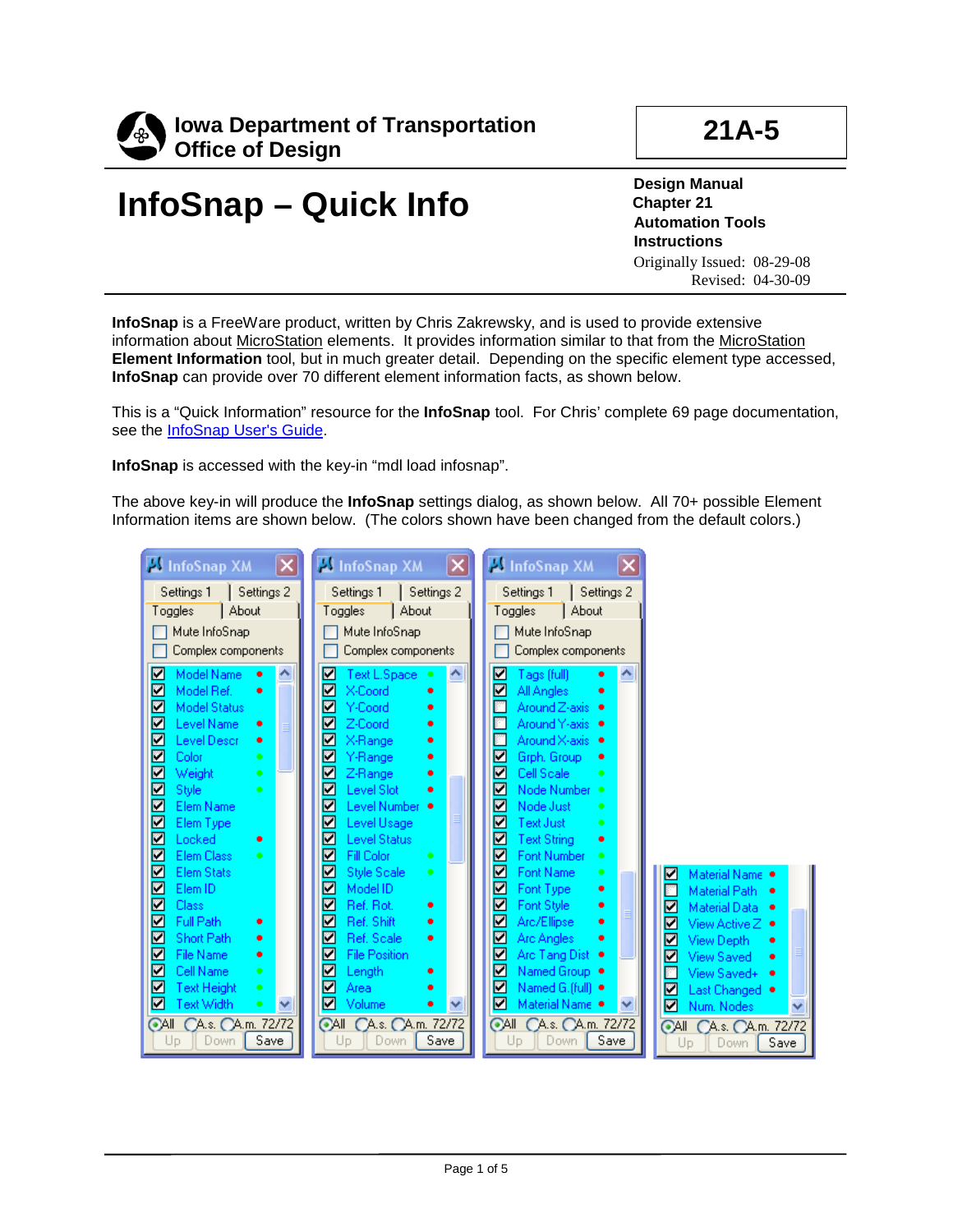A tentative snap to an element will produce an information box, shown below. The "pop-up time-delay", between the tentative snap and the display of the dialog, is established in the settings dialog, also shown below.

| Model Name                | <b>ML 0050 ML029</b>                                                  |  |
|---------------------------|-----------------------------------------------------------------------|--|
| Model Ref.                | 11: MLML029                                                           |  |
|                           | Model Status 2D, Cell, ReadWrite, NotActive, InMasterFile, Referenced |  |
| • Level Name              | dsnEntranceCL                                                         |  |
| $\bullet$ Level Described | Dashed line representing center of entrance                           |  |
| $\bullet$ Color           | $4 - by level$                                                        |  |
| Weight                    | $6 - by level$                                                        |  |
| Style                     | $3 - by level$                                                        |  |
| Elem Name                 | SHARED_CELL_ELM                                                       |  |
| Elem Type                 | 35                                                                    |  |

The display order of the information items can be reorganized to suit personal preference. The items can be moved in the list by highlighting the item and using the **Up** and **Down** buttons at the bottom of the **Toggle** Item List, shown on the previous page.

Two of the more important initial settings are shown in the red box below, including the **Max. Height (rows)** of data to be displayed in the information box, and the **Max width** of the information box. The box, shown above, used the settings shown below: "10 rows" of information and "Large" width.

| <b>K</b> InfoSnap XM                   | <b>El InfoSnap XM</b>                        |
|----------------------------------------|----------------------------------------------|
| About<br>Toggles                       | About<br>Toggles                             |
| Settings 1<br>Settings 2               | Settings 1<br>Settings 2                     |
| Text color                             | by keyboard+cl<br>Bump:                      |
| Background                             | Dbl.Bump left edgel                          |
| Alt. background                        | Dbl.Bump right edgel<br>Dbl.Bump bottom edge |
| Max height (rows):<br>10               | Always shrink top-left                       |
| Max width:   large                     | Dock stairwise                               |
| Hor. offset (pixels):<br>20            | AutoNuke<br><b>AutoSweep</b>                 |
| 20<br>Vert. offset (pixels):           | AutoElevate                                  |
| 1.5<br>Popup delay (sec):              | AutoMenu in vBud                             |
| 0.0<br>AutoHide (sec):                 | Silent load InfoSnap<br>Single Bump PopUp    |
| 8.0<br>DoubleBump (sec):               | Enable View Buddy.                           |
| Ctrl+btn<br>Keyboard:                  | 15<br>AutoMenu (pixels):                     |
| Monitor AccuSnap                       | 10<br>Active frame (pixels):                 |
| Adaptable positioning                  | 0<br>+ offset (pixels):                      |
| Volatile popup visibility              | Shrink to (pixels):<br>92                    |
| Enhance uStn title bar                 | 0.2<br>No motion [sec]: I                    |
| Report zero-angles<br>Customize angles | Sleep delay (sec):<br>0.6                    |
|                                        | 1.0<br>Nuke delay (sec):                     |
| A.S. balloon:<br>replace               | Meas, tolerance:<br>0.100                    |
| Current state monitor                  | Current state monitor                        |
| Restore<br>Save                        | Restore<br>Save                              |

After the **InfoSnap Toggles & Settings** dialog is dismissed, it can be brought back at any time by reentering the key-in "mdl load infosnap" .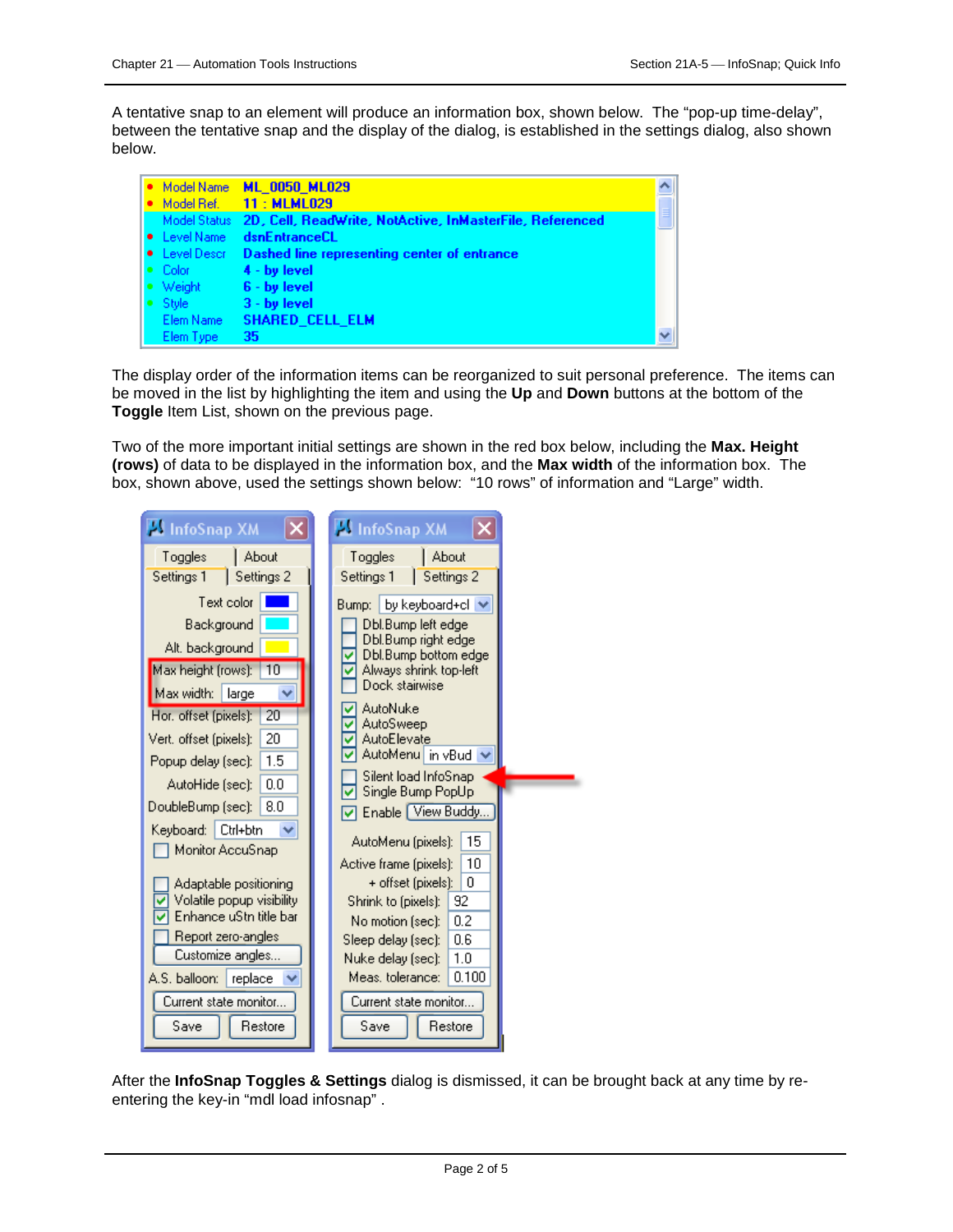The **autodisplay** of the **InfoSnap Toggles & Settings** dialog box occurs each time "**mdl load InfoSnap**" is keyed in. After all toggles and settings have been set as desired, **autodisplay** can be eliminated with the **Silent load** option, as shown above by the red arrow. The **Toggles & Settings** dialog will then only appear by entering the key-in "**InfoSnap Settings**", or *clicking* the **I-Snap** button on the **View Buddy** dialog, which is shown and described below.

An easy **InfoSnap** load and unload method is described at the end of this document.

The **View Buddy** alarm system, as shown below with the green, yellow, and red "lights", will also automatically display when **InfoSnap** is loaded, (docked, or integrated into the Views title bar),.

The green light indicates "all is well", and no settings have changed to trigger a "warning".



When either the yellow or red "warning" light appears, the **View Buddy** is sending a message that a "condition" within the "condition list" has changed. Simply hovering the cursor over the **vBuddy** alarm box, above, automatically opens the pop-down dialog to show information about the current settings, as shown below. After the settings have been reviewed and the cursor is moved off the settings dialog, the condition of the colored "lights" defaults back to green only.



The **View Buddy** alarm settings are customizable by clicking the **Setup** button, (above). The **Setup** information is described in detail in the **InfoSnap User's Guide**, (see hyperlink to the Complete User's Guide at the beginning of this document).

The **I-Snap** button will recall the main **InfoSnap Toggles and Settings** dialog.

The **Fix** button will open the MicroStation **Lock Toggles** dialog.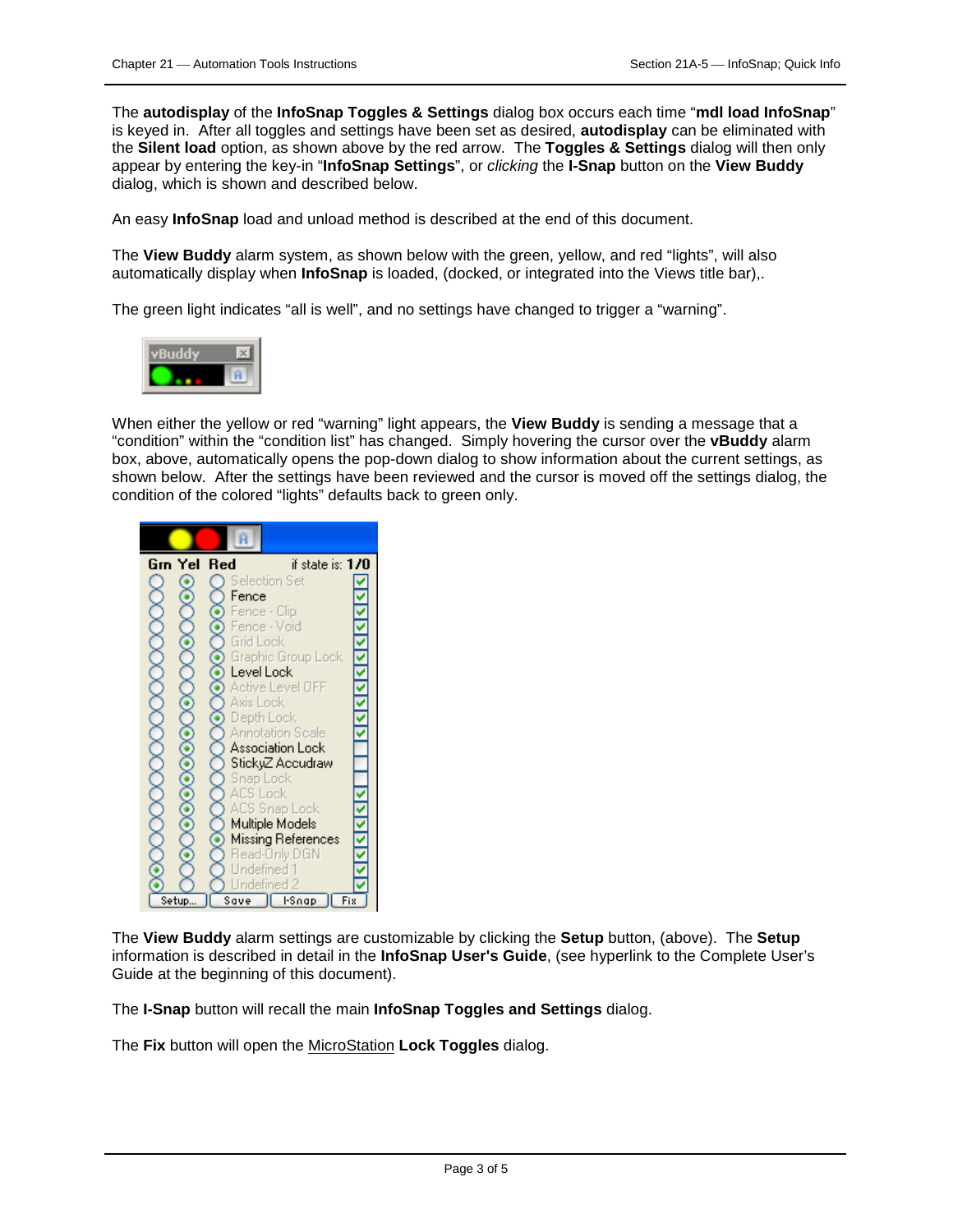Ad-hoc measuring is a quick method of obtaining an "on-the-fly" approximate distance measurement. Ad-hoc measuring can be used, providing the **Keyboard** setting is set to something other than just **btn** alone, and if it has not been disabled. (**Keyboard** setting is shown below by the red arrow. The **Ctrl-btn** setting, as shown below, works fine for Ad-hoc measuring.)

*Push-and-hold* the keyboard key, as indicated in the **Keyboard** setting, (**Ctrl** key in this example), and move the mouse. No mouse buttons are required. An interactive (Ad-hoc) line will "rubber-band" between the cursor location when the keyboard button was pushed and wherever the cursor stops. (The color of the interactive "rubber-band" line will be the **Element Highlight** color, as shown with the colored line below.) When the mouse movement stops the approximate measurement distance will display in the text box, as shown below. After the keyboard key is released and the mouse moves again, the temporary colored line and the distance text will disappear.

| <b>To InfoSnap XM</b>                                                                                                  |         |  |  |  |  |
|------------------------------------------------------------------------------------------------------------------------|---------|--|--|--|--|
| About<br>Toggles                                                                                                       |         |  |  |  |  |
| Settings 2<br>Settings 1                                                                                               |         |  |  |  |  |
| Text color                                                                                                             |         |  |  |  |  |
| Background                                                                                                             |         |  |  |  |  |
| Alt. background                                                                                                        |         |  |  |  |  |
| Max height (rows):                                                                                                     | 10      |  |  |  |  |
| Max width:   large                                                                                                     |         |  |  |  |  |
| Hor, offset (pixels);                                                                                                  | 20      |  |  |  |  |
| Vert. offset (pixels):                                                                                                 | 20      |  |  |  |  |
| Popup de ay (sec):                                                                                                     | 1.5     |  |  |  |  |
| AutoHide (sec):                                                                                                        | 0.0     |  |  |  |  |
| DoubleBump ( <mark>Co</mark> c):                                                                                       | 8.0     |  |  |  |  |
| Keyboard: Ctrl+btn                                                                                                     |         |  |  |  |  |
| Monitor AccuSnap                                                                                                       |         |  |  |  |  |
| Adaptable positioning<br>Volatile popup visibility<br>Enhance uStn title bar<br>Report zero-angles<br>Customize angles |         |  |  |  |  |
| A.S. balloon:<br>replace                                                                                               |         |  |  |  |  |
| Current state monitor.                                                                                                 |         |  |  |  |  |
| Save                                                                                                                   | Restore |  |  |  |  |